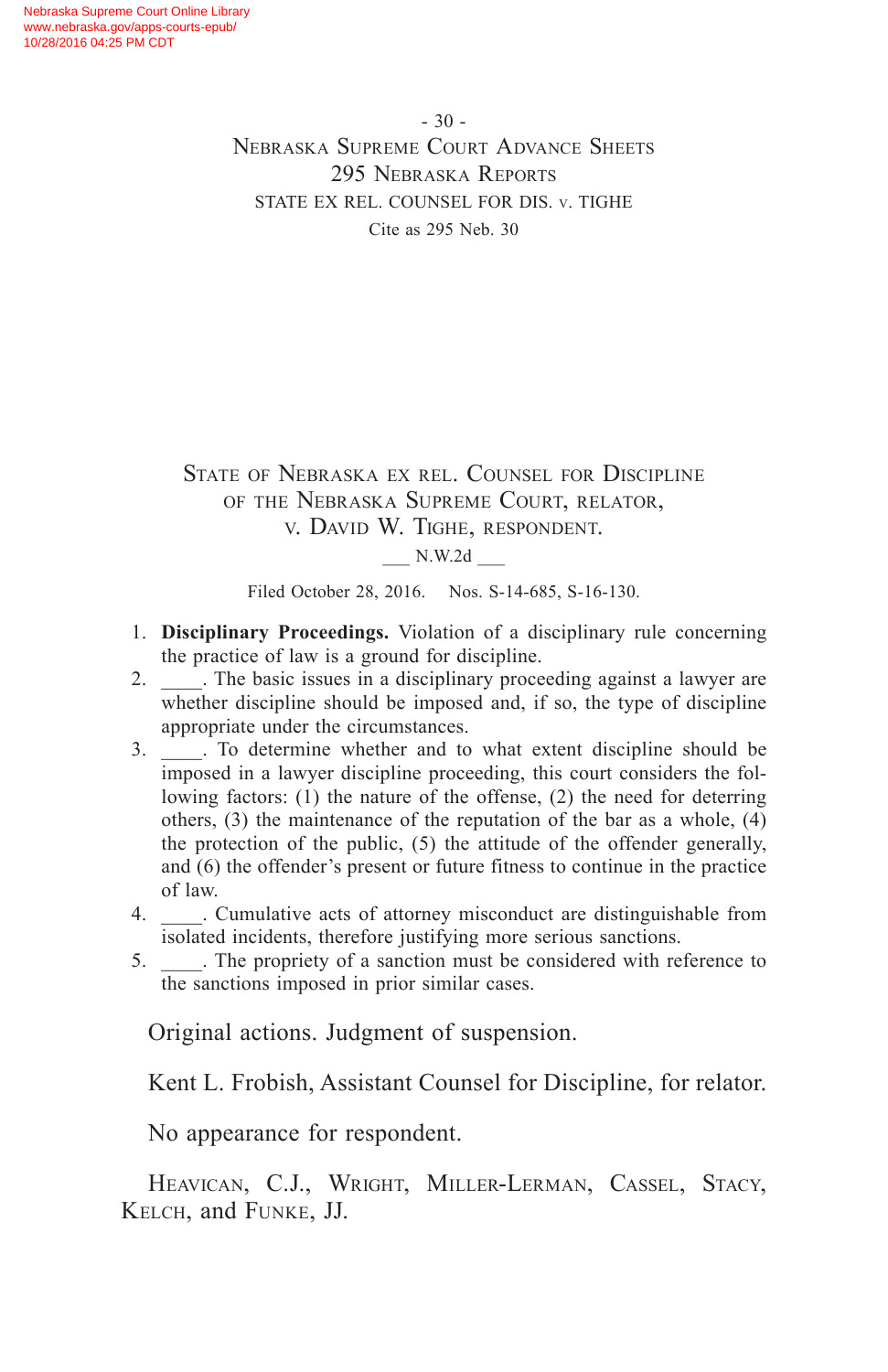PER CURIAM.

## INTRODUCTION

The Counsel for Discipline of the Nebraska Supreme Court filed a motion for reciprocal discipline and formal charges against David W. Tighe, docketed as cases Nos. S-14-685 and S-16-130. These cases were consolidated for purposes of briefing, oral argument, and disposition.

Tighe is a member of the Nebraska State Bar Association and practices law in Omaha, Nebraska. In 2014, Tighe was suspended from practicing before the U.S. Bankruptcy Court and the U.S. District Court for the District of Nebraska. Following Tighe's failure to respond to an order to show cause entered by this court, Tighe was temporarily suspended from the practice of law in Nebraska. This case is docketed at No. S-14-685.

In addition, formal charges were filed in the case docketed at No. S-16-130. Tighe filed an answer admitting the allegations. We granted the Counsel for Discipline's motion for judgment on the pleadings and ordered the parties to brief the issue of the appropriate discipline to impose. We also ordered consolidation of cases Nos. S-14-685 and S-16-130.

We now order that Tighe be indefinitely suspended from the practice of law.

# BACKGROUND

The facts alleged in the formal charges are uncontested by Tighe. Tighe was admitted to the practice of law in the State of Nebraska on December 14, 2007. He is engaged in the private practice of law in Omaha and is under the jurisdiction of the Committee on Inquiry of the Second Judicial District. This case is composed of two consolidated cases, Nos. S-14-685 and S-16-130, initiated by the Counsel for Discipline against Tighe. These cases were consolidated for purposes of briefing, oral argument, and disposition.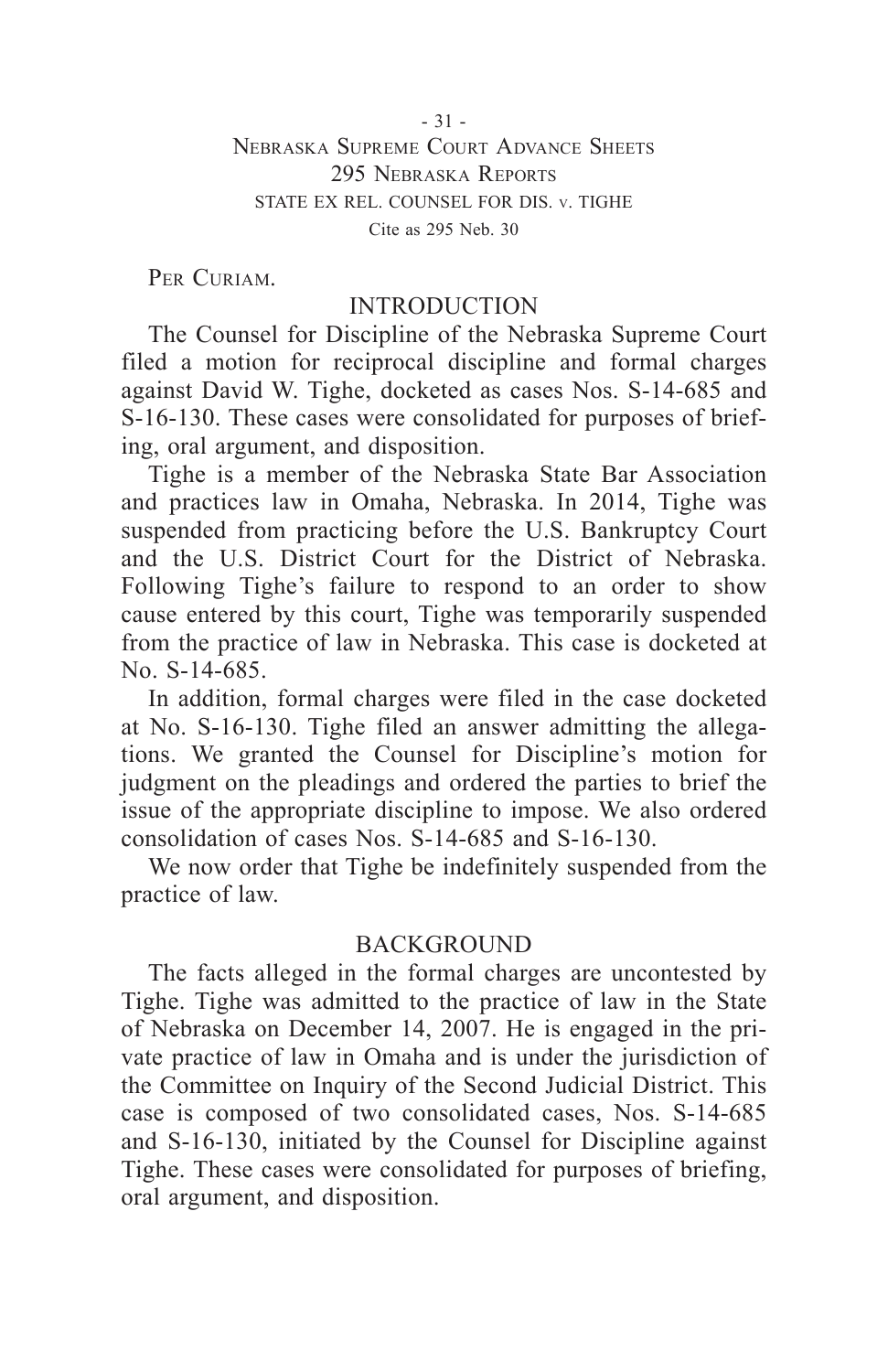#### - 32 -

### Nebraska Supreme Court Advance Sheets 295 Nebraska Reports STATE EX REL. COUNSEL FOR DIS. v. TIGHE Cite as 295 Neb. 30

### COUNT I

In 2013, Tighe represented Ellen Miller in the U.S. Bankruptcy Court for the District of Nebraska. As a result of Tighe's failure to file necessary documents, Miller's bankruptcy case was closed without discharge, despite the fact that Miller had fulfilled all of the terms of her chapter 13 plan.

In 2014, Miller learned that she did not receive her discharge, because creditors began contacting her again. Pursuant to her own investigation, Miller learned that Tighe had not filed a "Certification by Debtor in Support of Discharge." On March 28, Miller filed a pro se motion to reopen her bankruptcy case and included allegations of Tighe's deficient representation. The U.S. Bankruptcy Court judge granted Miller's motion and issued an order to Tighe, directing him to respond to Miller's allegations by May 11. After Tighe failed to respond to this order, the bankruptcy court issued a show cause order. Tighe was later suspended from practice before the U.S. Bankruptcy Court.

Thereafter, the U.S. District Court for the District of Nebraska issued an order to show cause as to why that court should not enter a reciprocal order. On July 28, 2014, that court issued an order suspending Tighe from practicing law before the U.S. District Court until further order of the court, because Tighe's response addressed neither the basis for the suspension imposed by the bankruptcy court nor the district court's inquiries.

On July 29, 2014, the Counsel for Discipline filed a motion for reciprocal discipline with the Nebraska Supreme Court. On September 10, this court issued an order to show cause as to why we should or should not enter an order imposing the identical discipline, or greater or less discipline, as we deemed appropriate. This court's order to show cause was mailed to Tighe on September 10. The mail was returned as unclaimed.

On July 15, 2015, the Counsel for Discipline delivered to Tighe a copy of the order to show cause, which Tighe signed.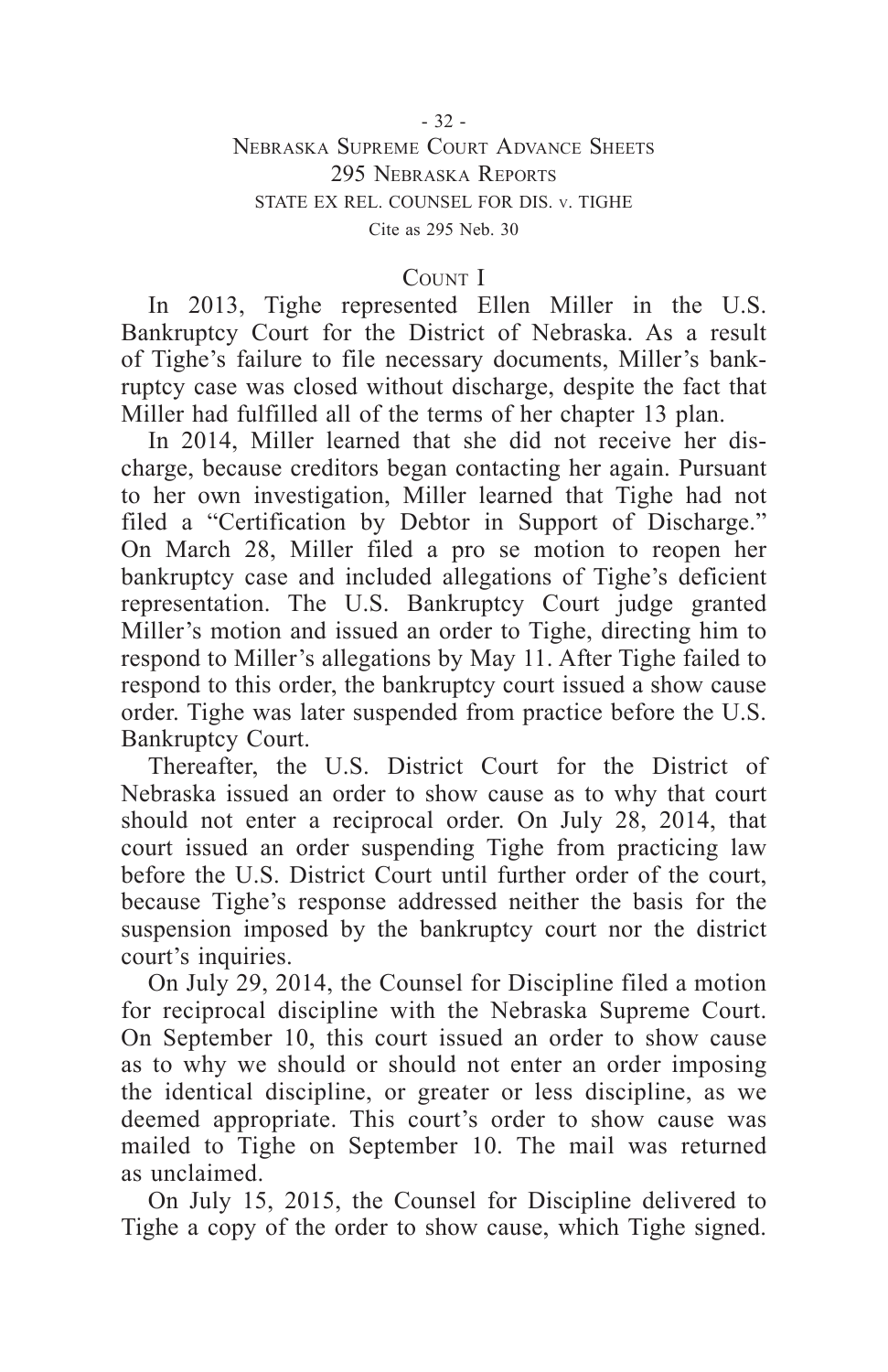STATE EX REL. COUNSEL FOR DIS. v. TIGHE

Cite as 295 Neb. 30

On July 17, the Counsel for Discipline filed its response to the order to show cause, asking the court not to enter an order of reciprocal discipline, but, rather, to direct the Counsel for Discipline to investigate the facts underlying the indefinite suspension order issued by the federal district court. On July 29, Tighe sent an e-mail to the Counsel for Discipline with his response to the order to show cause. The Counsel for Discipline notified Tighe that his response was inadequate and that he must either file a response with this court or mail a copy to the Counsel for Discipline. Tighe failed to do so.

On August 5, 2015, the Counsel for Discipline sent a letter to Tighe directing him to answer specific questions regarding his handling of Miller's bankruptcy and the orders to show cause issued by the U.S. Bankruptcy Court and U.S. District Court. Tighe failed to comply with either of those requests.

On October 26, 2015, the Counsel for Discipline filed his report and sent a copy to Tighe. On November 25, the Nebraska Supreme Court issued an order suspending Tighe from the practice of law until further order of the court.

#### Counts II and III

In 2013, Tighe represented William Harris in two felony criminal matters—one in Douglas County, Nebraska, and one in Sarpy County, Nebraska. Harris entered pleas in both cases and was sentenced to lengthy prison terms.

On May 1, 2014, Harris filed a grievance with the Counsel for Discipline against Tighe, alleging that Tighe had failed to provide Harris with multiple documents from Harris' file. On May 27, Tighe submitted his response to Harris' grievance.

On June 4, 2014, Harris submitted to the Counsel for Discipline his reply to Tighe's response, and asserted that Tighe still had not provided him with specific documents related to his criminal case. On June 9, Tighe was directed to submit an additional written response specifically addressing the issues raised in Harris' reply. Tighe failed to respond to the Counsel for Discipline.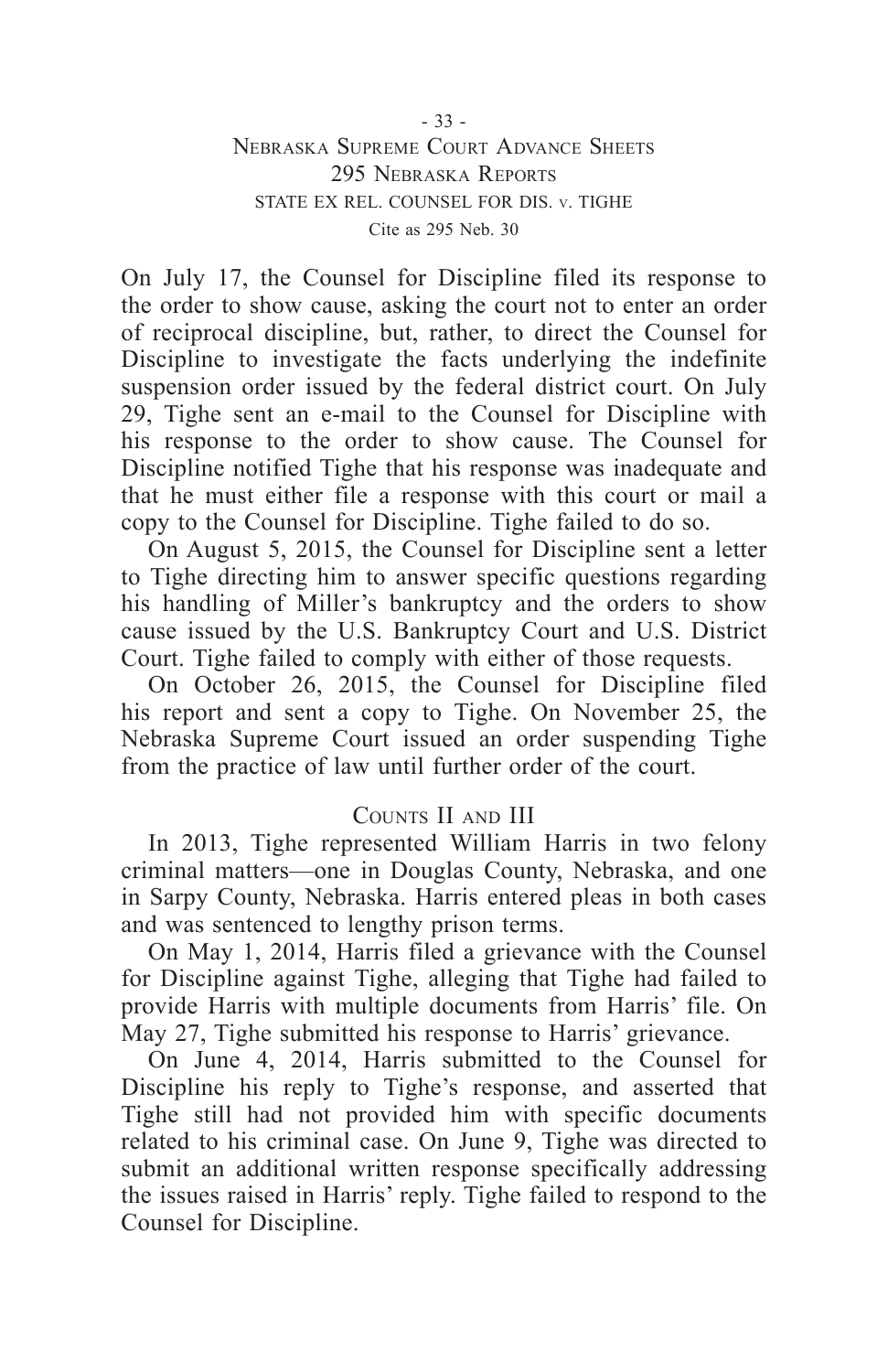Cite as 295 Neb. 30

On July 18, 2014, the Counsel for Discipline sent a followup letter to Tighe. Tighe failed to respond to the followup letter as well. On August 13, the Counsel for Discipline upgraded the matter to a formal investigation. The Counsel for Discipline sent a certified letter to Tighe, directing him to file a response to Harris' grievance within 15 working days. Tighe signed the certified mail receipt, but failed to respond to the Counsel for Discipline.

In 2013 and 2014, Tighe represented Clarence Alspaugh in a felony case in Douglas County. Alspaugh entered a plea in the criminal case and was sentenced to a lengthy prison term.

On September 29, 2014, Alspaugh filed a grievance with the Counsel for Discipline against Tighe, alleging that Tighe had failed to provide him with multiple documents from his file. A copy of Alspaugh's grievance letter was mailed to Tighe. Tighe failed to respond to the Counsel for Discipline.

On July 15, 2015, Tighe met with the Counsel for Discipline. Tighe signed a receipt acknowledging receipt of a letter from the Counsel for Discipline directing Tighe to file a written response to Harris' grievance and Alspaugh's grievance within 15 working days. On July 29, Tighe submitted his response to Harris' grievance, stating that he had provided every document to Harris. On the same date, Tighe filed his response to Alspaugh's grievance letter; however, Tighe did not respond to or address all of Alspaugh's allegations.

On August 4, 2015, the Counsel for Discipline sent a letter to Tighe, directing him to respond to Alspaugh's specific allegations. As of January 15, 2016, Tighe had not submitted a response to the letter.

On August 19, 2015, Harris submitted his reply, claiming there were still a number of documents that he believed Tighe had in his possession which Harris had not yet received. That same day, the Counsel for Discipline sent a letter to Tighe asking him to respond within 14 days to specific questions related to Harris' requests for documents. As of January 15, 2016, Tighe had not responded to the letter.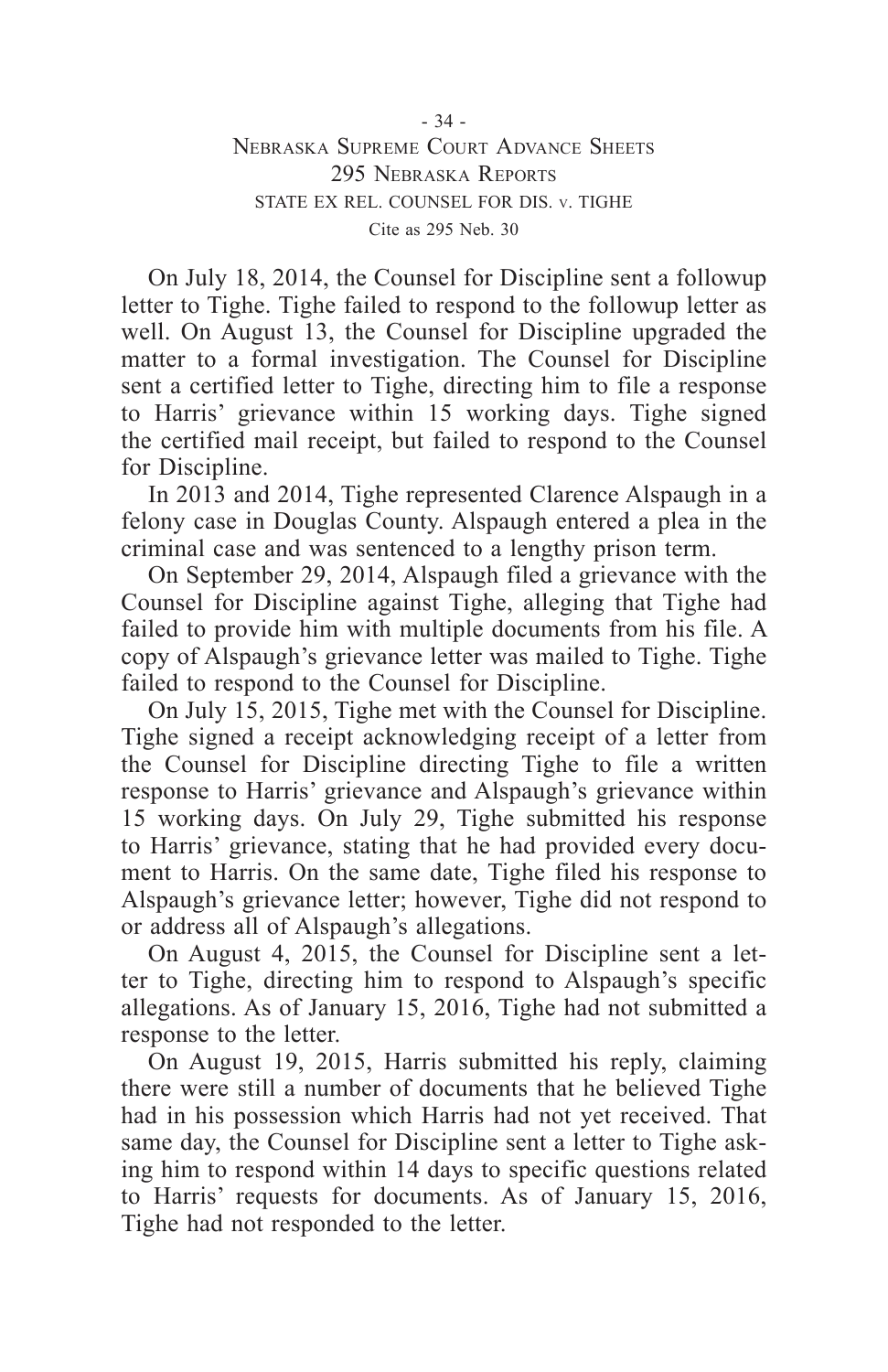Tighe did not file a brief or appear at oral argument in these consolidated appeals. At oral argument, the Counsel for Discipline stated he did not know the underlying circumstances which led to Tighe's behavior resulting in the disciplinary hearing.

### ASSIGNMENT OF ERROR

The only question before this court is the appropriate discipline.

## ANALYSIS

This court granted the Counsel for Discipline's motion for judgment on the pleadings because Tighe did not file any exceptions.

[1-5] Violation of a disciplinary rule concerning the practice of law is a ground for discipline.<sup>1</sup> The basic issues in a disciplinary proceeding against a lawyer are whether discipline should be imposed and, if so, the type of discipline appropriate under the circumstances.<sup>2</sup> To determine whether and to what extent discipline should be imposed in a lawyer discipline proceeding, this court considers the following factors: (1) the nature of the offense, (2) the need for deterring others, (3) the maintenance of the reputation of the bar as a whole, (4) the protection of the public, (5) the attitude of the offender generally, and (6) the offender's present or future fitness to continue in the practice of law.<sup>3</sup> Cumulative acts of attorney misconduct are distinguishable from isolated incidents, therefore justifying more serious sanctions.<sup>4</sup> Responding to disciplinary

<sup>1</sup> *State ex rel. Counsel for Dis. v. Hart*, 265 Neb. 649, 658 N.W.2d 632 (2003).

<sup>2</sup> *State ex rel. Counsel for Dis. v. Widtfeldt*, 269 Neb. 289, 691 N.W.2d 531 (2005).

<sup>3</sup> *State ex rel. Counsel for Dis. v. Hart, supra* note 1.

<sup>4</sup> *State ex rel. Counsel for Dis. v. Sundvold*, 287 Neb. 818, 844 N.W.2d 771 (2014).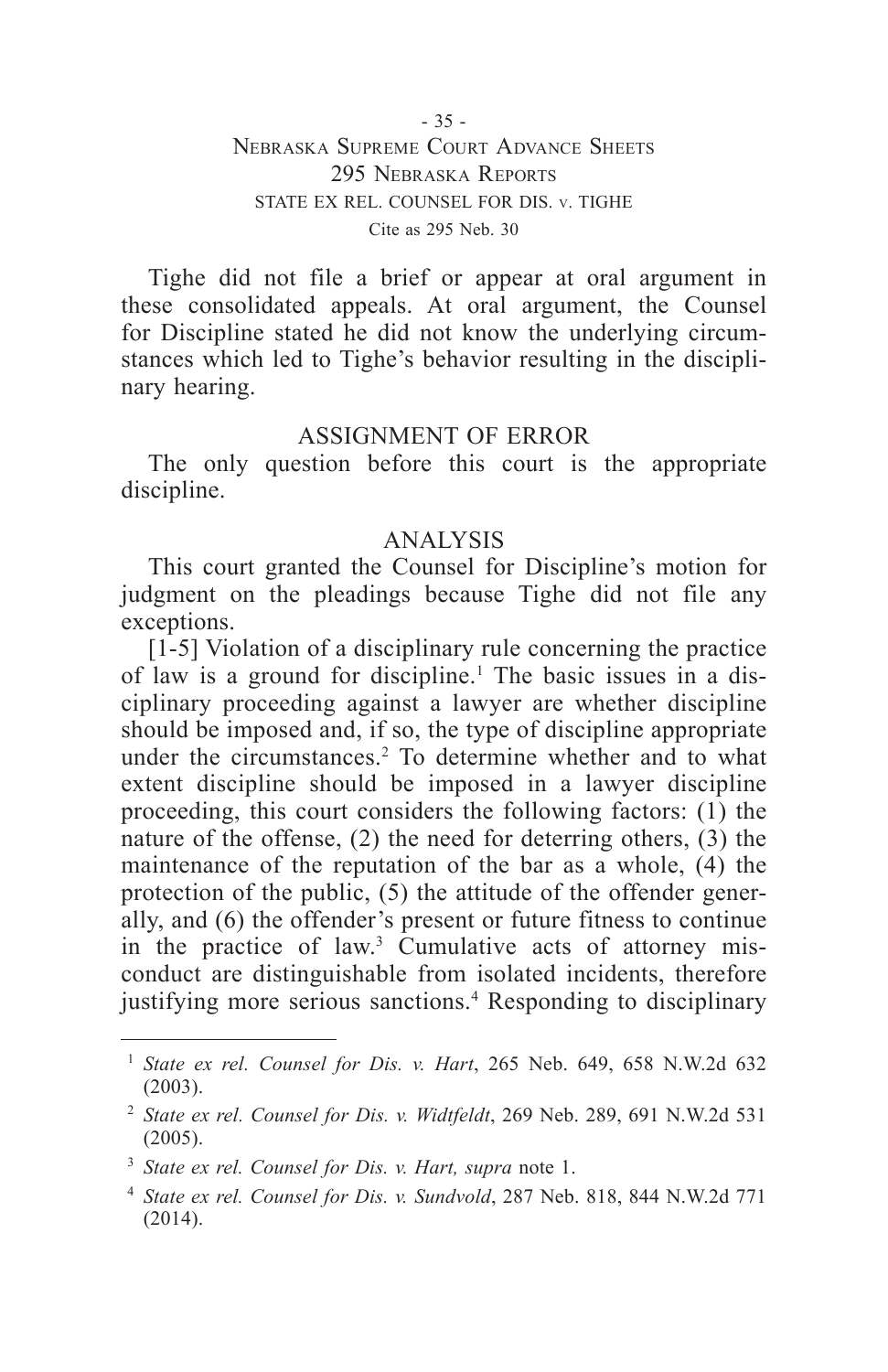complaints in an untimely manner and repeatedly ignoring requests for information from the Counsel for Discipline of the Nebraska Supreme Court indicate a disrespect for our disciplinary jurisdiction and a lack of concern for the protection of the public, the profession, and the administration of justice.<sup>5</sup> In evaluating attorney discipline cases, we consider aggravating and mitigating circumstances.<sup>6</sup> The propriety of a sanction must be considered with reference to the sanctions we have imposed in prior similar cases.7

The Counsel for Discipline argues that Tighe's acts and omissions in relation to his representation of Miller constitute violations of his oath of office as an attorney licensed to practice law in the State of Nebraska as provided by Neb. Rev. Stat. § 7-104 (Reissue 2012) and Neb. Ct. R. of Prof. Cond. §§ 3-501.1 (competence), 3-501.3 (diligence), 3-501.4 (communications), 3-508.1 (bar admission and disciplinary matters), and 3-508.4 (misconduct). The Counsel for Discipline further argues that Tighe's acts and omissions in relation to his representation of Harris and Alspaugh constitute violations of his oath of office as an attorney licensed to practice law in the State of Nebraska as provided by § 7-104 and conduct rules  $\S$  3-501.4(a)(4), 3-508.1(b), and 3-508.4(a) and (d). Tighe admits that he violated the sections of the Nebraska Court Rules of Professional Conduct as listed. Accordingly, the Counsel for Discipline contends that a minimum 1-year suspension is appropriate for Tighe, because he failed to respond to inquiries from the Counsel for Discipline regarding these clients' grievances. In addition, Counsel for Discipline recommends at least a 2-year period of probation following the suspension.

<sup>5</sup> *State ex rel. Counsel for Dis. v. Sutton*, 269 Neb. 640, 694 N.W.2d 647 (2005).

<sup>6</sup> *State ex rel. Counsel for Dis. v. Ellis*, 283 Neb. 329, 808 N.W.2d 634  $(2012)$ .

<sup>7</sup> *State ex rel. NSBA v. Rothery*, 260 Neb. 762, 619 N.W.2d 590 (2000).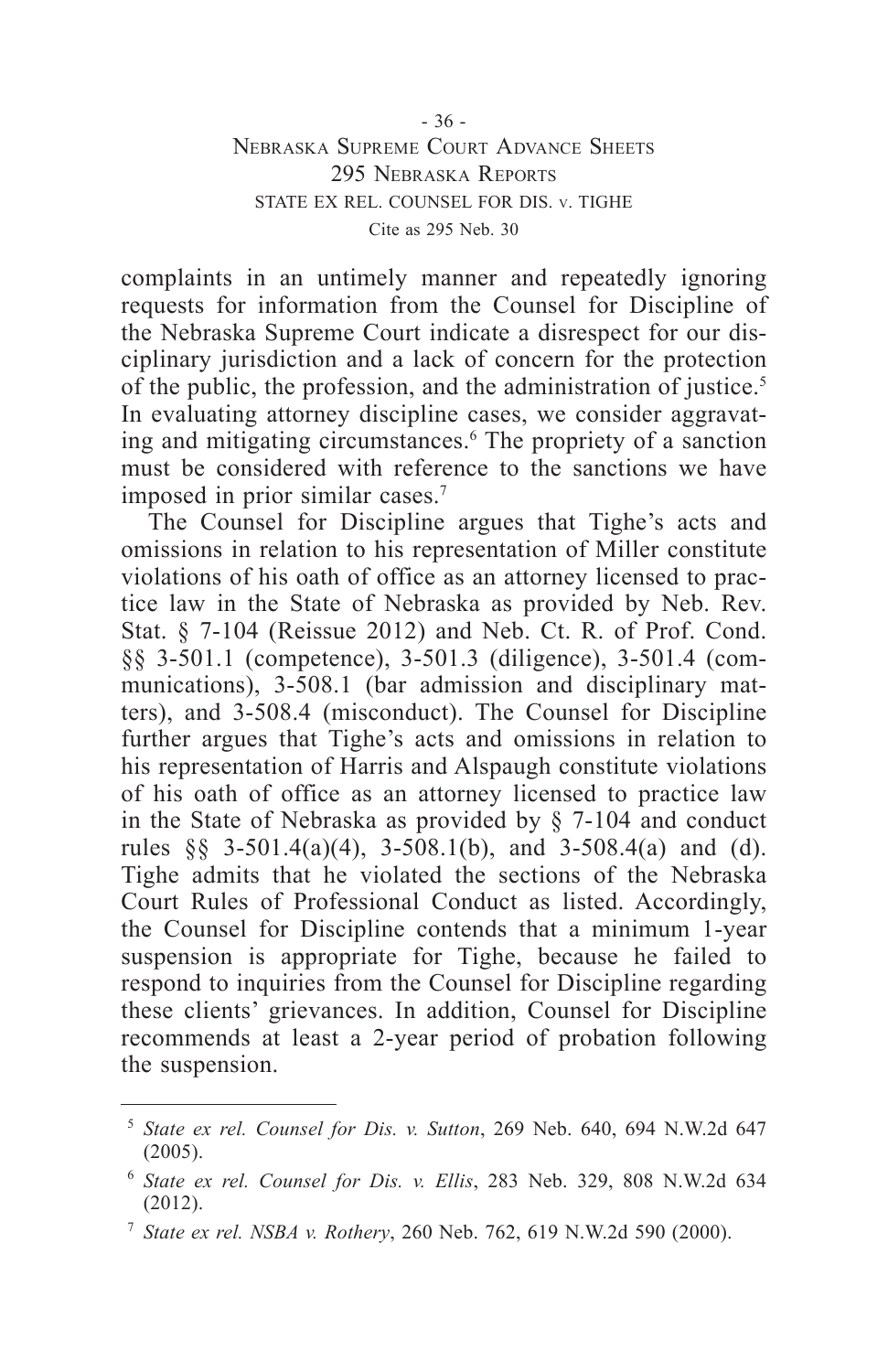## Nebraska Supreme Court Advance Sheets 295 Nebraska Reports STATE EX REL. COUNSEL FOR DIS. v. TIGHE Cite as 295 Neb. 30

This court was faced with a similar situation of attorney misconduct in *State ex rel. Counsel for Dis. v. Sutton*. 8 In that case, John I. Sutton failed to respond to the Counsel for Discipline's grievance letter and a followup letter and failed to file an answer to the formal charges. He was suspended from the practice of law at the time of the hearing. This court reasoned that "given the lack of information that we have regarding (1) the nature and extent of the present misconduct and (2) Sutton's present or future fitness to practice law," indefinite suspension was "more appropriate at this juncture and will serve as adequate protection for the public."9 In addition, this court held that "[s]hould Sutton apply for reinstatement in the future, he will need to fully answer for the current charges of neglect and failing to respond to the Counsel for Discipline, and demonstrate a present and future fitness to practice law  $\ldots$ ."10

In addition, this court held in *State ex rel. NSBA v. Simmons*, *11* that indefinite suspension was appropriate for an attorney who failed to file a brief resulting in the dismissal of a client's case without leave to amend. Furthermore, the attorney, Baiba D. Simmons, did not communicate the dismissal to her clients; the clients independently learned of the dismissal. Simmons did not respond to clients' requests, nor did she respond to numerous attempts by the Counsel for Discipline to contact her.12 This court reasoned that "a failure to make timely responses to inquiries of the Counsel for Discipline such as that exhibited by Simmons herein violates ethical canons and disciplinary rules which prohibit conduct prejudicial to the

<sup>8</sup> *State ex rel. Counsel for Dis. v. Sutton, supra* note 5.

<sup>9</sup> *State ex rel. Counsel for Dis. v. Sutton, supra* note 5, 269 Neb. at 643, 694 N.W.2d at 651.

<sup>10</sup> *Id.*

<sup>11</sup> *State ex rel. NSBA v. Simmons*, 259 Neb. 120, 608 N.W.2d 174 (2000).

<sup>12</sup> *Id.*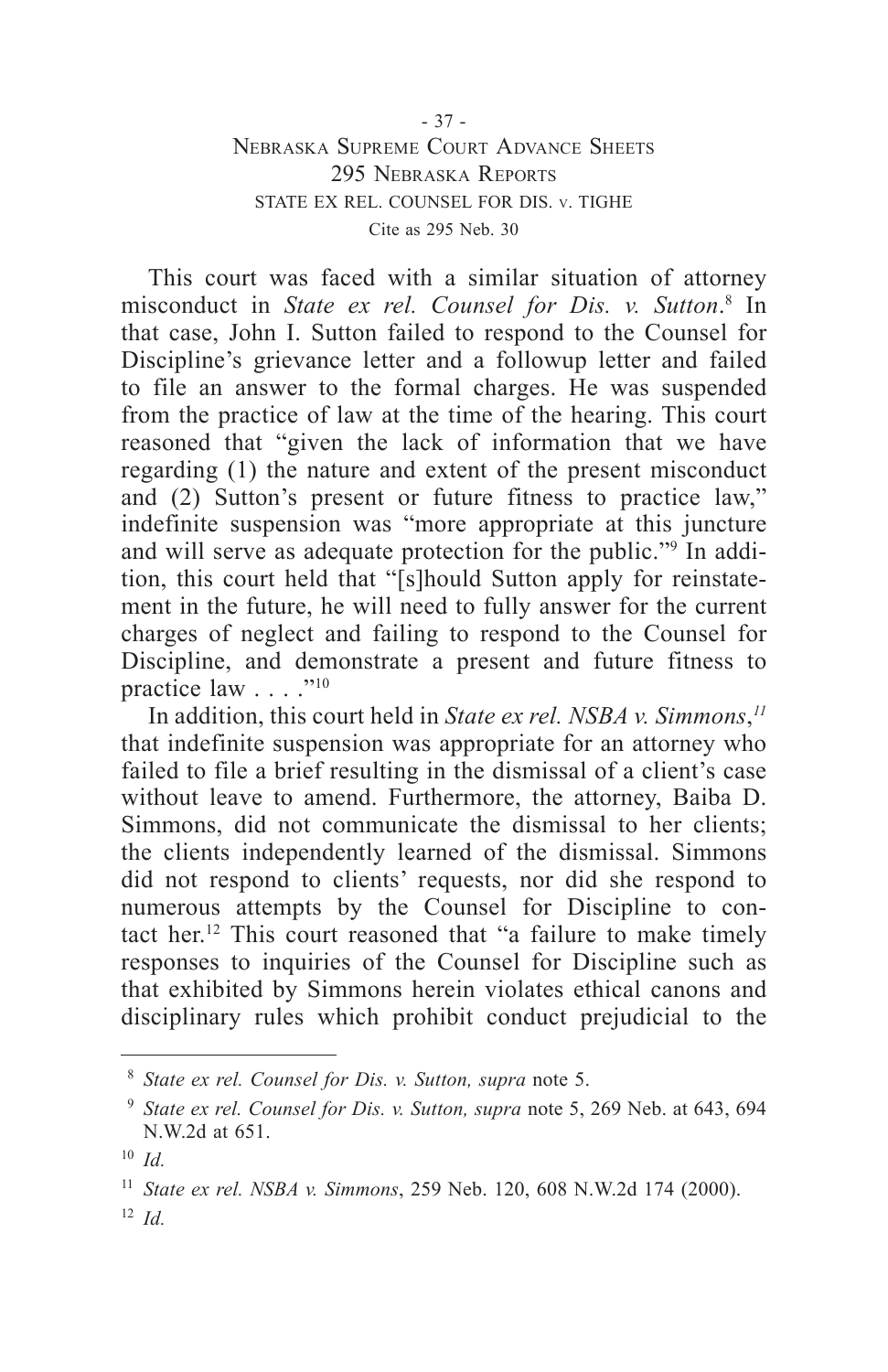administration of justice and conduct adversely reflecting on the fitness to practice law."13 Therefore, Simmons was indefinitely suspended from the practice of law in Nebraska and would only be reinstated upon "a showing which demonstrates her fitness to practice law."<sup>14</sup>

Tighe failed to respond to numerous attempts made by the Counsel for Discipline to contact him concerning multiple clients' complaints. In addition, Tighe failed to respond to requests from the U.S. Bankruptcy Court, the U.S. District Court, and the Nebraska Supreme Court, which resulted in Tighe's indefinite suspension from practicing law before the Nebraska federal courts and this court. Tighe has not claimed any mitigating circumstances as to why he did not respond to nearly all of the requests from the Counsel for Discipline and the courts.

Similar to *Simmons*, Tighe's acts and omissions led to the delay of a client's case as a result of his incompetent representation, lack of communication, and misconduct. Due to Tighe's failure to file a certification by debtor in support of discharge as required by the bankruptcy court's local rules, Neb. R. Bankr. P. 3015-2(N) (2014), Miller's bankruptcy case was closed without discharge, despite the fact that Miller had fulfilled all terms of her chapter 13 plan. There is no evidence in the record that Tighe notified Miller of this failure. Rather, the charges admitted to by Tighe indicate that Miller discovered she did not receive her discharge only when creditors began contacting her again. And it was only through her own investigation that Miller learned Tighe had not filed the certification. Tighe's failure to work competently and his failure to communicate with Miller, the courts, and the Counsel for Discipline nonetheless indicate Tighe's "conduct prejudicial to the administration of justice and conduct

<sup>13</sup> *Id*. at 123, 608 N.W.2d at 177.

<sup>14</sup> *Id.*